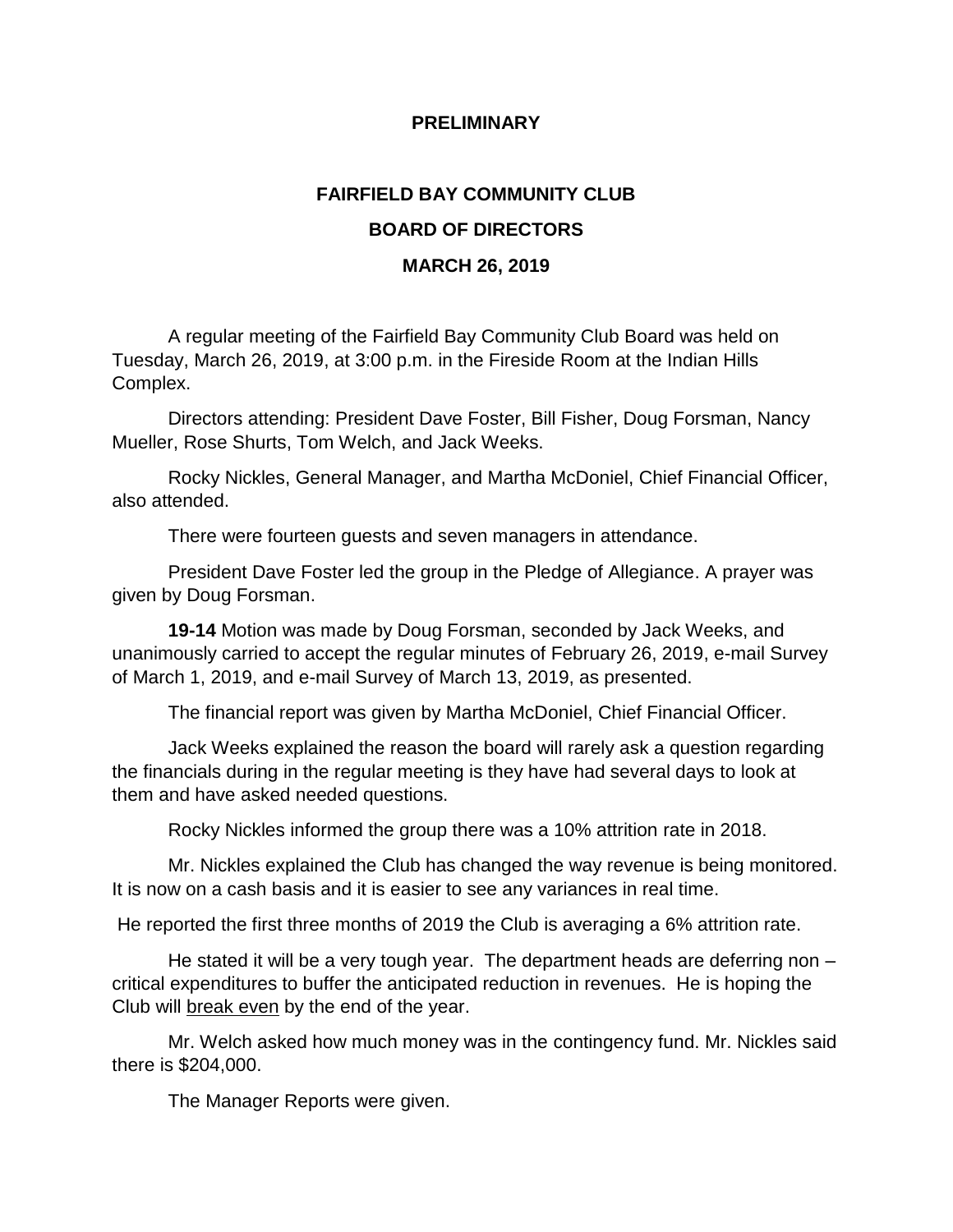It was reported repairs to Lynn Creek Crossing are scheduled to be completed by Memorial Day. The installation of a fiber optic loop to all Club buildings is progressing. The 2018 audit is almost complete.

Mr. Welch recommended hiring seasonal staff when replacing existing golf maintenance positions.

There were no Contacts by Owners/Board.

Dave Foster, representing Team 2035, said there are bills being considered in the 2019 Legislative Session that may impact the Club.

The 2035 Committee goes to the Capital each session to explain our legislative priorities to Sen. Irvin and Rep. Beck. The Committee tracks bills important to Fairfield Bay through the legislative process and makes contacts with the appropriate legislators when needed. Our support of the legislation that has allowed UTV's on city streets was critical for that bill to pass during the last session. Team 2035 Committee's involvement and Mayor Wellenberger's personal contacts were critical to the bill being signed into law.

Paul Wellenberger stated a bill important to Fairfield Bay is being heard by the Rules Committee today. If the bill passes, it will go to the House floor this afternoon. If signed into law it will allow cities to hold package liquor sales referenda. The bill would require 38% of citizens in a city to sign a petition to get a wet/dry issue placed on the local ballot in 2020. A simple majority will be required to authorize package sales in Fairfield Bay. This legislation will make the Bay more attractive as a recreation destination and will benefit our tax base.

Team 2035 is also working to support a bill to collect sales tax on internet sales. This legislation is critical if our local merchants are to compete on a "level playing field" with internet vendors, many of whom do not report internet sales to the state. Amazon is a notable exception.

Mayor Wellenberger stated the Fairfield Bay sales tax is up 27% for the year to date.

GM Rocky Nickles reported that Team 2040, modeled after our Team 2035, is being formed in Clinton. A group of leading citizens have joined the committee. Their first priority is capitalize on the opportunity that widening Highway 65 to four lanes will bring to Clinton and to our end of Greers Ferry Lake. Club GM Nickles and Mayor Wellenberger are meeting with that committee.

A Poker Run will be held on April 6, 2019, to benefit the Fairfield Bay Volunteer Fire Department. The last poker run brought 150 UTV's and over 300 visitors, many of whom had never been to the Bay before. Two condos, one home, and two unimproved properties were sold to UTV enthusiasts as a direct result of their participated in the event.